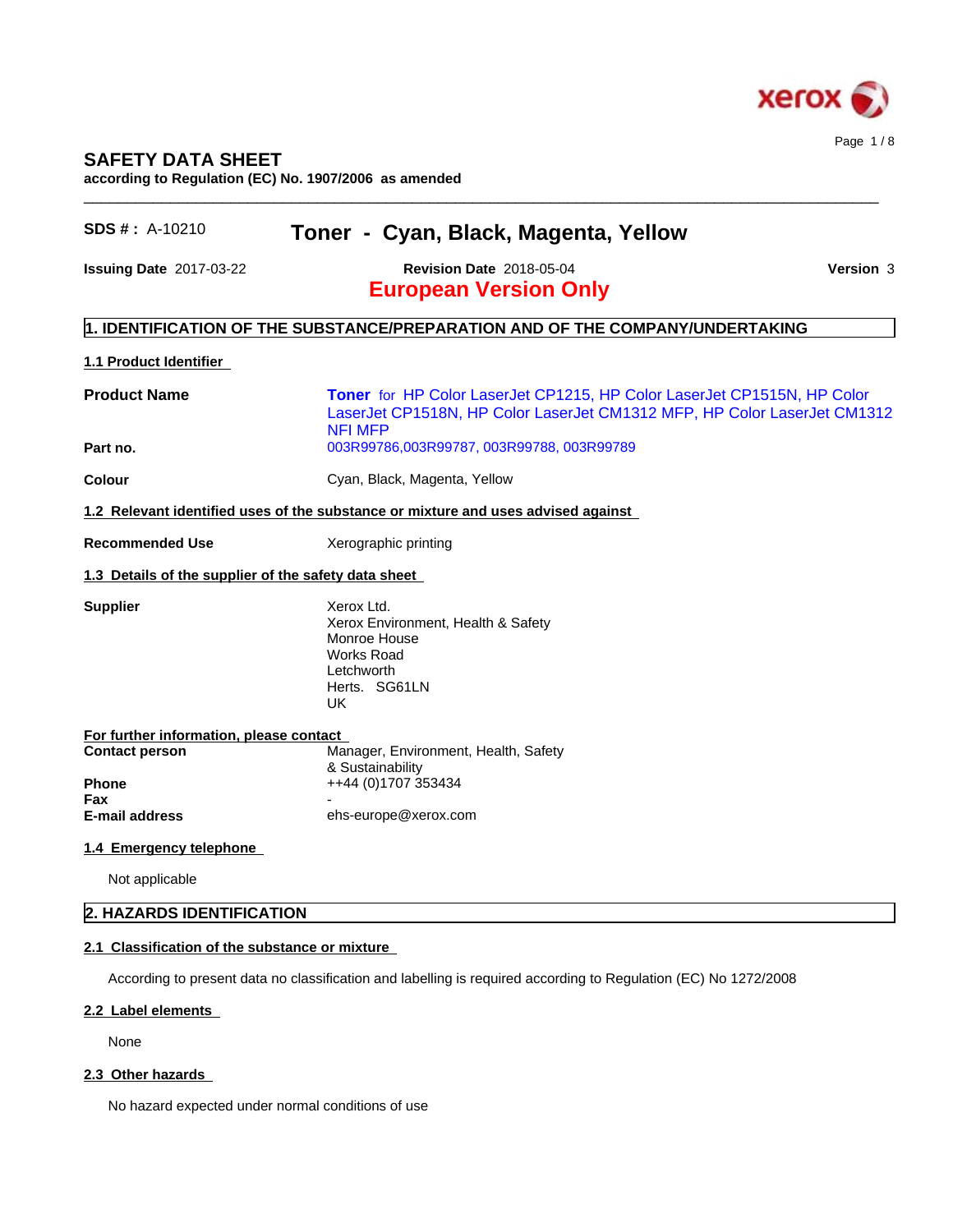

 $\_$  ,  $\_$  ,  $\_$  ,  $\_$  ,  $\_$  ,  $\_$  ,  $\_$  ,  $\_$  ,  $\_$  ,  $\_$  ,  $\_$  ,  $\_$  ,  $\_$  ,  $\_$  ,  $\_$  ,  $\_$  ,  $\_$  ,  $\_$  ,  $\_$  ,  $\_$  ,  $\_$  ,  $\_$  ,  $\_$  ,  $\_$  ,  $\_$  ,  $\_$  ,  $\_$  ,  $\_$  ,  $\_$  ,  $\_$  ,  $\_$  ,  $\_$  ,  $\_$  ,  $\_$  ,  $\_$  ,  $\_$  ,  $\_$  ,

**Issuing Date** 2017-03-22 **Revision Date** 2018-05-04 **Version** 3

 $\_$  ,  $\_$  ,  $\_$  ,  $\_$  ,  $\_$  ,  $\_$  ,  $\_$  ,  $\_$  ,  $\_$  ,  $\_$  ,  $\_$  ,  $\_$  ,  $\_$  ,  $\_$  ,  $\_$  ,  $\_$  ,  $\_$  ,  $\_$  ,  $\_$  ,  $\_$  ,  $\_$  ,  $\_$  ,  $\_$  ,  $\_$  ,  $\_$  ,  $\_$  ,  $\_$  ,  $\_$  ,  $\_$  ,  $\_$  ,  $\_$  ,  $\_$  ,  $\_$  ,  $\_$  ,  $\_$  ,  $\_$  ,  $\_$  ,

# **3. COMPOSITION/INFORMATION ON INGREDIENTS**

# **3.1 Mixtures**

| <b>Chemical Name</b>       | Weight % | <b>CAS No.</b> | <b>EC-No</b> | <b>Classification (Reg.)</b><br>1272/2008) | Hazard<br><b>Statements</b> | <b>REACH Registration</b><br><b>Number</b> |
|----------------------------|----------|----------------|--------------|--------------------------------------------|-----------------------------|--------------------------------------------|
| Styrene acrylate copolymer | 70-90    | Proprietary    | Not listed   | $\sim$ $\sim$                              | $\sim$ $\sim$               |                                            |
| Wax                        | $5 - 15$ | Proprietary    | Listed       |                                            | $- -$                       |                                            |
| Cyan pigment               | $3 - 10$ | Proprietary    | Listed       |                                            | $\sim$ $\sim$               | 01-2119458771-32-0044                      |
| Carbon black               | $3 - 10$ | 1333-86-4      | 215-609-9    | $\sim$ $\sim$                              | $\overline{\phantom{a}}$    | 01-2119384822-32-0065                      |
| Magenta pigment            | $3 - 10$ | Proprietary    | Listed       | $\sim$                                     | $\sim$ $\sim$               |                                            |
| Yellow pigment             | $3 - 10$ | Proprietary    | Listed       |                                            | $- -$                       |                                            |
| Amorphous silica           | <5       | 7631-86-9      | 231-545-4    | $\sim$ $\sim$                              | $\overline{\phantom{a}}$    |                                            |
| Titanium dioxide           | -1       | 13463-67-7     | 236-675-5    | $\sim$ $\sim$                              | $\sim$ $\sim$               |                                            |

### **Note**

Components marked as "Not Listed" are exempt from registration.

# **4. FIRST AID MEASURES**

### **4.1 Description of first aid measures**

| <b>General advice</b>             | For external use only. When symptoms persist or in all cases of doubt seek medical advice.    |
|-----------------------------------|-----------------------------------------------------------------------------------------------|
|                                   | Show this safety data sheet to the doctor in attendance.                                      |
| Eye contact                       | Immediately flush with plenty of water. After initial flushing, remove any contact lenses and |
|                                   | continue flushing for at least 15 minutes                                                     |
| <b>Skin contact</b>               | Wash skin with soap and water                                                                 |
| <b>Inhalation</b>                 | Move to fresh air                                                                             |
| Ingestion                         | Rinse mouth with water and afterwards drink plenty of water or milk                           |
|                                   | 4.2 Most important symptoms and effects, both acute and delayed                               |
|                                   |                                                                                               |
| Acute toxicity                    | No known effect                                                                               |
| <b>Eyes</b><br><b>Skin</b>        | No known effect                                                                               |
|                                   | No known effect                                                                               |
| <b>Inhalation</b>                 |                                                                                               |
| Ingestion                         | No known effect                                                                               |
| <b>Chronic effects</b>            |                                                                                               |
| <b>Chronic toxicity</b>           | No known effects under normal use conditions                                                  |
| Main symptoms                     | Overexposure may cause:                                                                       |
|                                   | mild respiratory irritation similar to nuisance dust.                                         |
|                                   | 4.3 Indication of immediate medical attention and special treatment needed                    |
| <b>Protection of first-aiders</b> | No special protective equipment required                                                      |
| Notes to physician                | Treat symptomatically                                                                         |
|                                   |                                                                                               |
| <b>5. FIREFIGHTING MEASURES</b>   |                                                                                               |

# **5.1 Extinguishing media**

**Suitable extinguishing media** Use water spray or fog; do not use straight streams, Foam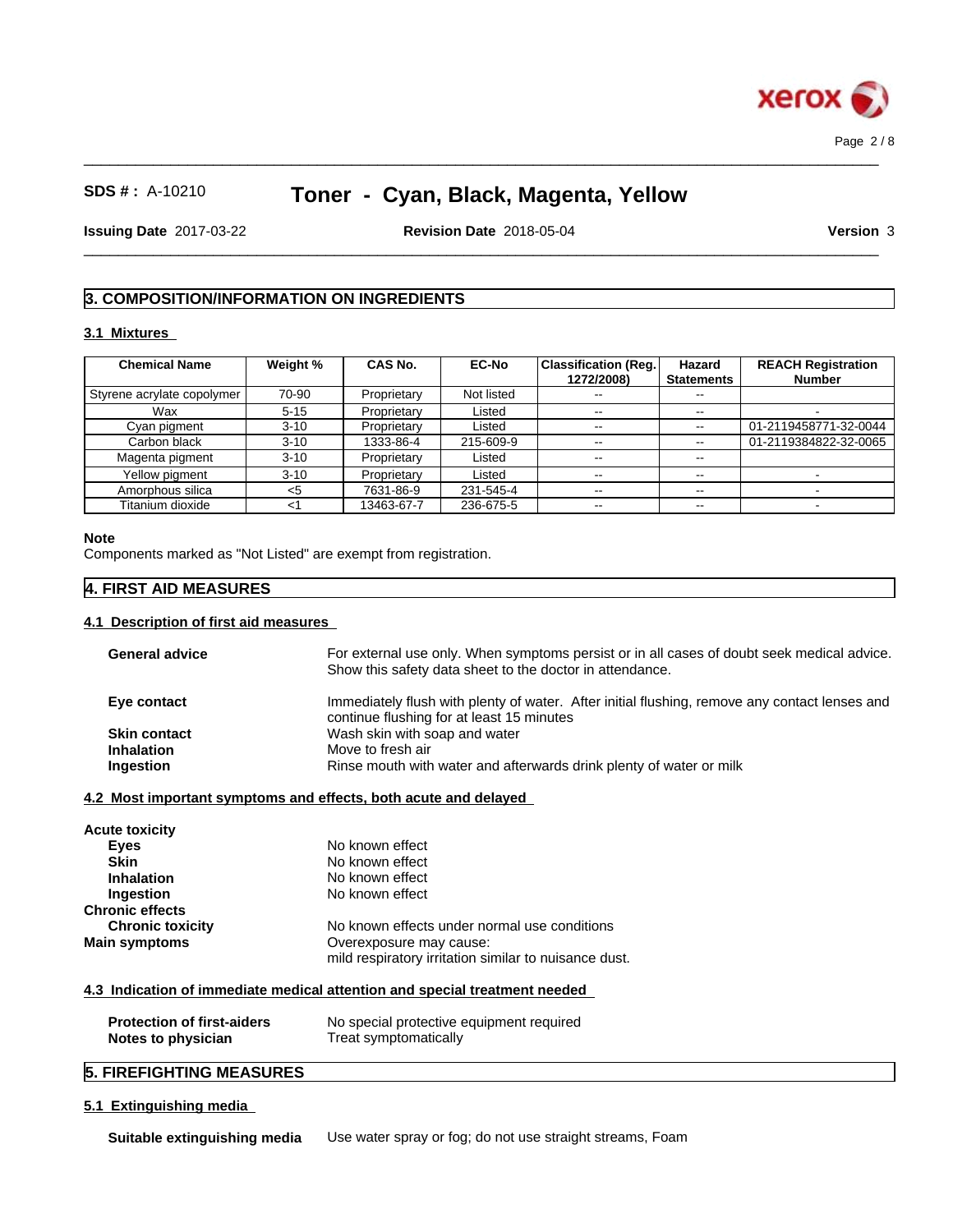

**Issuing Date** 2017-03-22 **Revision Date** 2018-05-04 **Version** 3

 $\_$  ,  $\_$  ,  $\_$  ,  $\_$  ,  $\_$  ,  $\_$  ,  $\_$  ,  $\_$  ,  $\_$  ,  $\_$  ,  $\_$  ,  $\_$  ,  $\_$  ,  $\_$  ,  $\_$  ,  $\_$  ,  $\_$  ,  $\_$  ,  $\_$  ,  $\_$  ,  $\_$  ,  $\_$  ,  $\_$  ,  $\_$  ,  $\_$  ,  $\_$  ,  $\_$  ,  $\_$  ,  $\_$  ,  $\_$  ,  $\_$  ,  $\_$  ,  $\_$  ,  $\_$  ,  $\_$  ,  $\_$  ,  $\_$  ,

 $\_$  ,  $\_$  ,  $\_$  ,  $\_$  ,  $\_$  ,  $\_$  ,  $\_$  ,  $\_$  ,  $\_$  ,  $\_$  ,  $\_$  ,  $\_$  ,  $\_$  ,  $\_$  ,  $\_$  ,  $\_$  ,  $\_$  ,  $\_$  ,  $\_$  ,  $\_$  ,  $\_$  ,  $\_$  ,  $\_$  ,  $\_$  ,  $\_$  ,  $\_$  ,  $\_$  ,  $\_$  ,  $\_$  ,  $\_$  ,  $\_$  ,  $\_$  ,  $\_$  ,  $\_$  ,  $\_$  ,  $\_$  ,  $\_$  ,

**Unsuitable extinguishing media** Do not use a solid water stream as it may scatterand spread fire

### **5.2 Special hazards arising from the substance or mixture**

Fine dust dispersed in air, in sufficient concentrations, and in the presence of an ignition source is a potential dust explosion hazard

#### **5.3 Special protective actions for fire-fighters**

In the event of fire and/or explosion do not breathe fumes. Wear fire/flame resistant/retardant clothing. Use self-contained pressure-demand breathing apparatus if needed to prevent exposure to smoke or airborne toxins. Wear self-contained breathing apparatus and protective suit.

#### **Other information**

**Flammable properties** Not flammable **Flash point** Not applicable **Hazardous combustion products**Hazardous decomposition products due to incomplete combustion, Carbon oxides, Nitrogen oxides (NOx)

# **6. ACCIDENTAL RELEASE MEASURES**

### **6.1 Personal precautions, protective equipment and emergency procedures**

Avoid breathing dust

### **6.2 Environmental precautions**

No special environmental precautions required

# **6.3 Methods and material for containment and cleaning up**

**Methods for containment** Prevent dust cloud **Methods for cleaning up** Use a vacuum cleaner to remove excess, then wash with COLD water. Hot water fuses the toner making it difficult to remove

#### **6.4 Reference to other sections**

The environmental impact of this product has not been fully investigated However, this preparation is not expected to present significant adverse environmental effects.

# **7. HANDLING AND STORAGE**

#### **7.1 Precautions for safe handling**

Handle in accordance with good industrial hygiene and safety practice, Avoid dust accumulation in enclosed space, Prevent dust cloud

#### **Hygiene measures** None under normal use conditions

### **7.2 Conditions for safe storage, including any incompatibilities**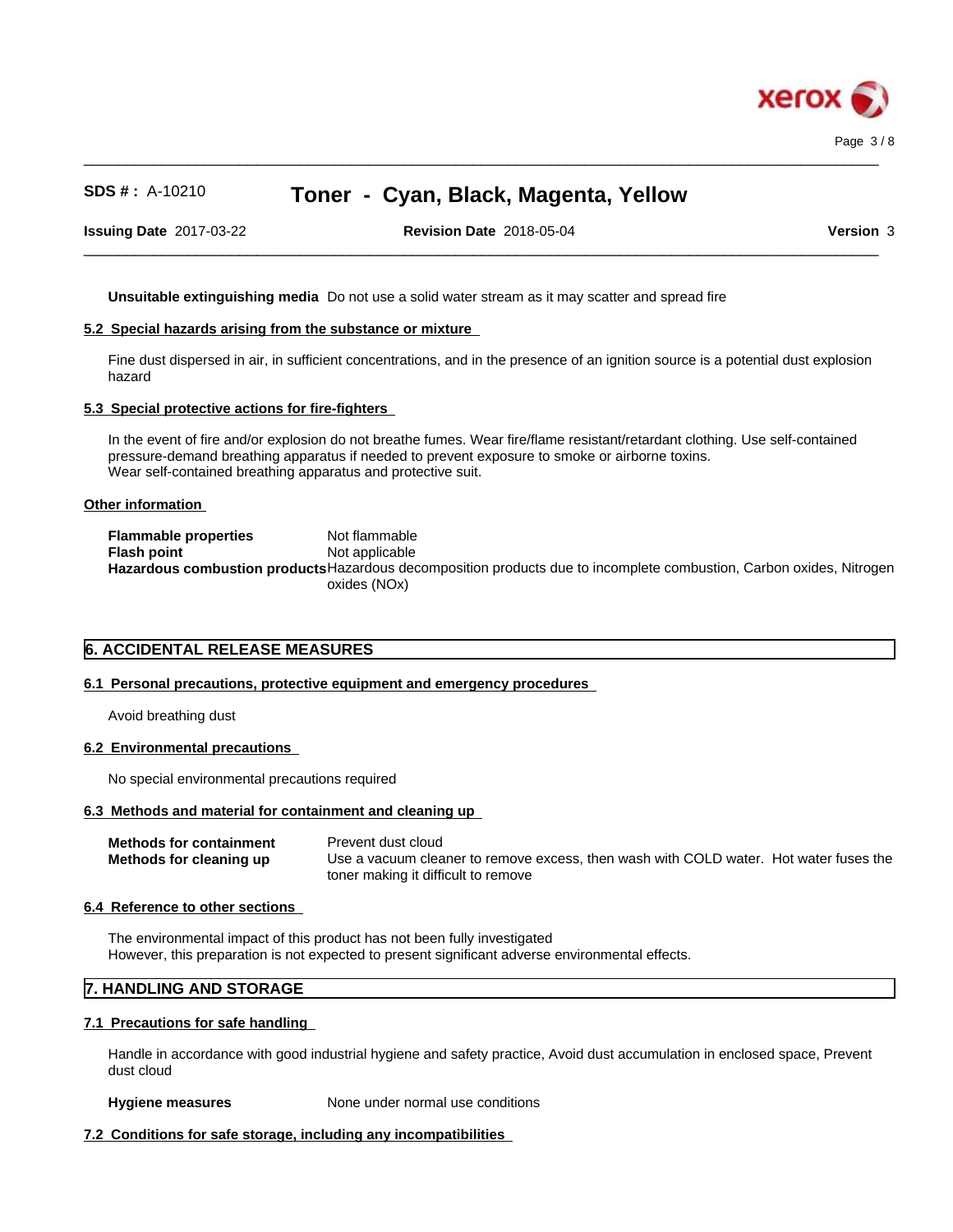

**Issuing Date** 2017-03-22 **Revision Date** 2018-05-04 **Version** 3

 $\_$  ,  $\_$  ,  $\_$  ,  $\_$  ,  $\_$  ,  $\_$  ,  $\_$  ,  $\_$  ,  $\_$  ,  $\_$  ,  $\_$  ,  $\_$  ,  $\_$  ,  $\_$  ,  $\_$  ,  $\_$  ,  $\_$  ,  $\_$  ,  $\_$  ,  $\_$  ,  $\_$  ,  $\_$  ,  $\_$  ,  $\_$  ,  $\_$  ,  $\_$  ,  $\_$  ,  $\_$  ,  $\_$  ,  $\_$  ,  $\_$  ,  $\_$  ,  $\_$  ,  $\_$  ,  $\_$  ,  $\_$  ,  $\_$  ,

 $\_$  ,  $\_$  ,  $\_$  ,  $\_$  ,  $\_$  ,  $\_$  ,  $\_$  ,  $\_$  ,  $\_$  ,  $\_$  ,  $\_$  ,  $\_$  ,  $\_$  ,  $\_$  ,  $\_$  ,  $\_$  ,  $\_$  ,  $\_$  ,  $\_$  ,  $\_$  ,  $\_$  ,  $\_$  ,  $\_$  ,  $\_$  ,  $\_$  ,  $\_$  ,  $\_$  ,  $\_$  ,  $\_$  ,  $\_$  ,  $\_$  ,  $\_$  ,  $\_$  ,  $\_$  ,  $\_$  ,  $\_$  ,  $\_$  ,

Keep container tightly closed in a dry and well-ventilated place, Store at room temperature

### **7.3 Specific end uses**

Xerographic printing

# **8. EXPOSURE CONTROLS/PERSONAL PROTECTION**

#### **8.1 Control parameters**

**Xerox Exposure Limit<br>Xerox Exposure Limit**  $2.5 \text{ mg/m}^3$  (total dust) **Xerox Exposure Limit** 0.4 mg/m<sup>3</sup> (respirable dust)

**8.2 Exposure controls**

**Engineering measures** None under normal use conditions

### **8.3 Individual protection measures, such as personal protective equipment (PPE)**

| <b>Respiratory protection</b> | No special protective equipment required |
|-------------------------------|------------------------------------------|
| <b>Eye/face protection</b>    | No special protective equipment required |
| Skin and body protection      | No special protective equipment required |
| <b>Hand protection</b>        | No special protective equipment required |

# **9. PHYSICAL AND CHEMICAL PROPERTIES**

### **9.1 Information on basic physical and chemical properties**

| Appearance<br><b>Odour threshold</b><br>рH<br><b>Flash point</b><br><b>Softening point</b>                                                                                                                                                                 | Powder<br>Not applicable<br>Not applicable<br>Not applicable<br>49 - 60 °C<br>- 140 °F                                                                            | <b>Odour</b><br><b>Physical state</b><br><b>Colour</b><br><b>Boiling point/boiling range</b><br>120 Autoignition temperature | Faint<br>Solid<br>Cyan, Black, Magenta, Yellow<br>Not applicable<br>Not applicable |  |
|------------------------------------------------------------------------------------------------------------------------------------------------------------------------------------------------------------------------------------------------------------|-------------------------------------------------------------------------------------------------------------------------------------------------------------------|------------------------------------------------------------------------------------------------------------------------------|------------------------------------------------------------------------------------|--|
| <b>Flammability Limits in Air</b>                                                                                                                                                                                                                          | Not applicable                                                                                                                                                    |                                                                                                                              |                                                                                    |  |
| Vapour pressure<br><b>Vapour density</b><br>Water solubility<br>Viscosity<br><b>Partition coefficient</b><br><b>Evaporation rate</b><br><b>Melting point/range</b><br><b>Freezing point</b><br><b>Decomposition temperature</b><br><b>Specific gravity</b> | Not applicable<br>Not applicable<br>Negligible<br>Not applicable<br>Not applicable<br>Not applicable<br>Not determined<br>Not applicable<br>Not determined<br>∼ 1 |                                                                                                                              |                                                                                    |  |
| 9.2 Other information                                                                                                                                                                                                                                      |                                                                                                                                                                   |                                                                                                                              |                                                                                    |  |
| <b>Explosive properties</b>                                                                                                                                                                                                                                |                                                                                                                                                                   | Fine dust dispersed in air, in sufficient concentrations, and in the presence of an ignition                                 |                                                                                    |  |

source is a potential dust explosion hazard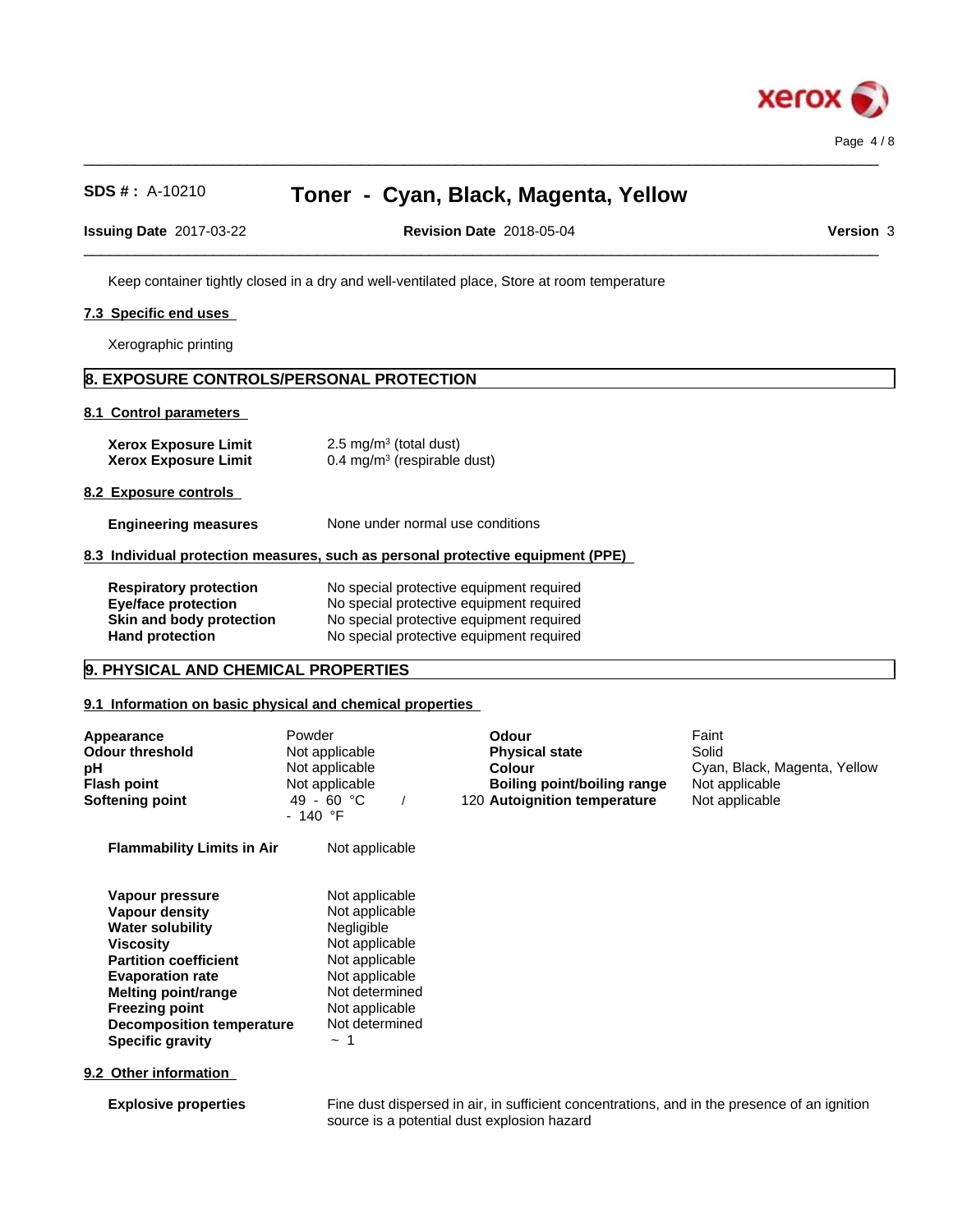

 $\_$  ,  $\_$  ,  $\_$  ,  $\_$  ,  $\_$  ,  $\_$  ,  $\_$  ,  $\_$  ,  $\_$  ,  $\_$  ,  $\_$  ,  $\_$  ,  $\_$  ,  $\_$  ,  $\_$  ,  $\_$  ,  $\_$  ,  $\_$  ,  $\_$  ,  $\_$  ,  $\_$  ,  $\_$  ,  $\_$  ,  $\_$  ,  $\_$  ,  $\_$  ,  $\_$  ,  $\_$  ,  $\_$  ,  $\_$  ,  $\_$  ,  $\_$  ,  $\_$  ,  $\_$  ,  $\_$  ,  $\_$  ,  $\_$  ,

 $\_$  ,  $\_$  ,  $\_$  ,  $\_$  ,  $\_$  ,  $\_$  ,  $\_$  ,  $\_$  ,  $\_$  ,  $\_$  ,  $\_$  ,  $\_$  ,  $\_$  ,  $\_$  ,  $\_$  ,  $\_$  ,  $\_$  ,  $\_$  ,  $\_$  ,  $\_$  ,  $\_$  ,  $\_$  ,  $\_$  ,  $\_$  ,  $\_$  ,  $\_$  ,  $\_$  ,  $\_$  ,  $\_$  ,  $\_$  ,  $\_$  ,  $\_$  ,  $\_$  ,  $\_$  ,  $\_$  ,  $\_$  ,  $\_$  , **Issuing Date** 2017-03-22 **Revision Date** 2018-05-04 **Version** 3

# **10. STABILITY AND REACTIVITY**

### **10.1 Reactivity**

No dangerous reaction known under conditions of normal use

#### **10.2 Chemical stability**

Stable under normal conditions

#### **10.3 Possibility of hazardous reactions**

| <b>Hazardous reactions</b>      | None under normal processing            |
|---------------------------------|-----------------------------------------|
| <b>Hazardous polymerisation</b> | Hazardous polymerisation does not occur |

#### **10.4 Conditions to avoid**

Prevent dust cloud, Fine dust dispersed in air, in sufficient concentrations, and in the presence of an ignition source is a potential dust explosion hazard

#### **10.5 Incompatible materials to avoid**

None

#### **10.6 Hazardous decomposition products**

None under normal use

#### **11. TOXICOLOGICAL INFORMATION**

*The toxicity data noted below is based on the test results of similar reprographic materials.*

#### **11.1 Information on toxicologicaleffects**

#### **Acute toxicity**

*Product Information* . **Oral LD50**  $\rightarrow$  5 g/kg (rat)<br>**Dermal LD50**  $\rightarrow$  5 g/kg (rab)

**Chronic toxicity**

*Product Information*

**Irritation** No skin irritation, No eye irritation **Dermal LD50** > 5 g/kg (rabbit) **LC50 Inhalation** > 5 mg/L (rat, 4 hr)

**Chronic effects** No known effects under normal use conditions **Carcinogenicity** Not classifiable as a human carcinogen **Other information** The IARC (International Agency for Research on Cancer) has listed carbon black as

"possibly carcinogenic to humans". However, Xerox has concluded that the presence of carbon black in this mixture does not present a health hazard. The IARC classification is based on studies evaluating pure, "free" carbon black. In contrast, toner is a formulation composed of specially prepared polymer and a small amount of carbon black (or other pigment). In the process of making toner, the small amount of carbon black becomes encapsulated within a matrix. Xeroxhas performed extensive testing of toner, including a chronic bioassay (test for potential carcinogenicity). Exposure to toner did not produce evidence of cancer in exposed animals. The results were submitted to regulatory agencies and published extensively.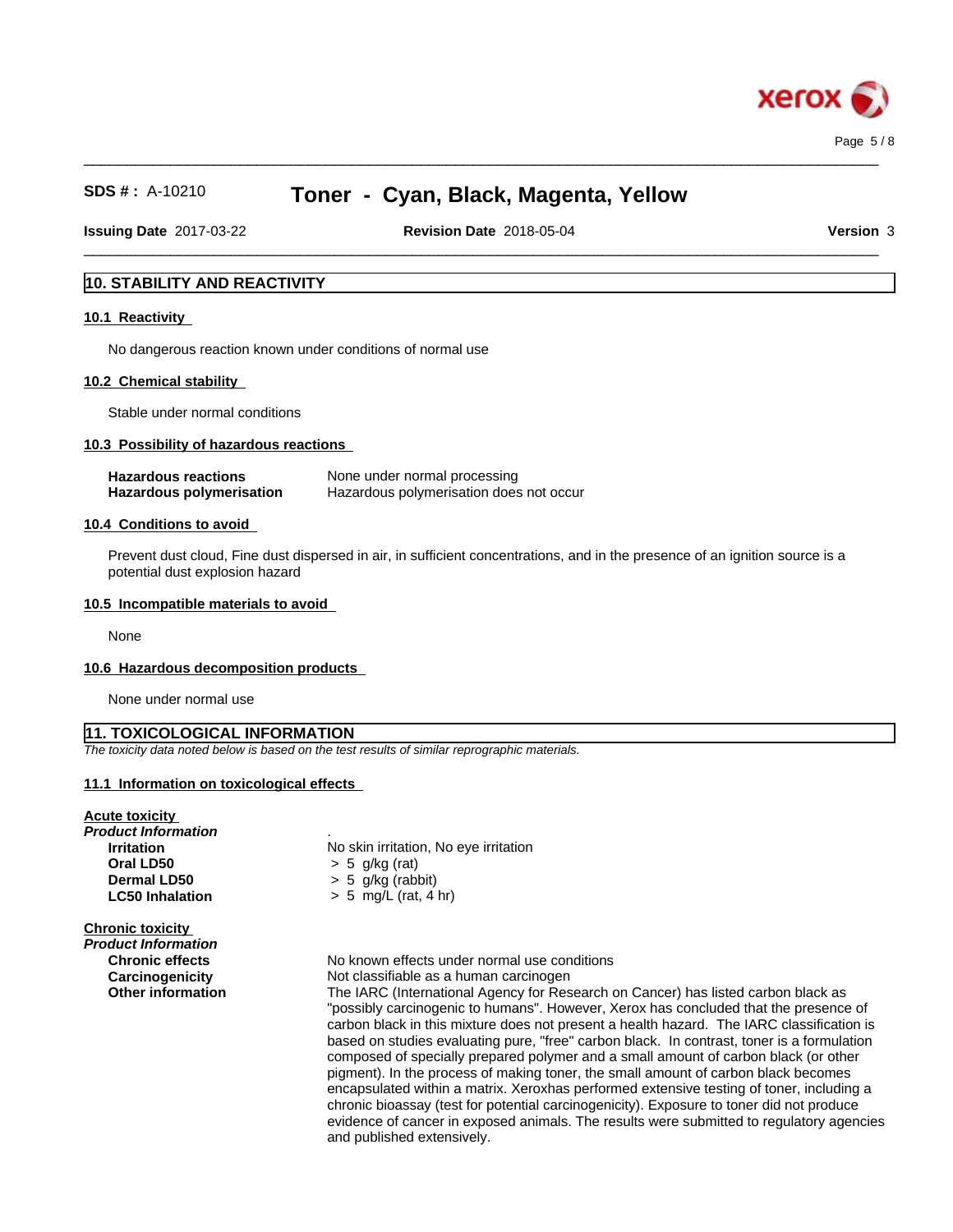

| $SDS #: A-10210$                                                                                                       | Toner - Cyan, Black, Magenta, Yellow                                                                                                                                                                                                                                                                                                                                                                                                                                                                                                                                                                                                                                                                                                                                                                                                                              |  |  |  |
|------------------------------------------------------------------------------------------------------------------------|-------------------------------------------------------------------------------------------------------------------------------------------------------------------------------------------------------------------------------------------------------------------------------------------------------------------------------------------------------------------------------------------------------------------------------------------------------------------------------------------------------------------------------------------------------------------------------------------------------------------------------------------------------------------------------------------------------------------------------------------------------------------------------------------------------------------------------------------------------------------|--|--|--|
| <b>Issuing Date 2017-03-22</b>                                                                                         | <b>Version 3</b><br><b>Revision Date 2018-05-04</b>                                                                                                                                                                                                                                                                                                                                                                                                                                                                                                                                                                                                                                                                                                                                                                                                               |  |  |  |
|                                                                                                                        | The IARC (International Agency for Research on Cancer) has listed titanium dioxide as<br>"possibly carcinogenic to humans". However, Xerox has concluded that the presence of<br>titanium dioxide in this mixture does not present a health hazard. The IARC classification is<br>based on studies in rats using high concentrations of pure, unbound TiO2 particles of<br>respirable size. The Titanium Dioxide Industry REACH Consortium have concluded that<br>these effects were species-specific, attributable to lung overload and not specific to TiO2,<br>i.e. similar effects would also be seen for other low solubility dusts. Toxicological and<br>epidemiological studies do not suggest a carcinogenic effects in humans. In addition, the<br>titanium dioxide in this mixture is encapsulated in a matrix or bound to the surface of the<br>toner. |  |  |  |
| Other toxic effects<br>Product Information<br><b>Sensitisation</b><br><b>Mutagenic effects</b><br>Target organ effects | No sensitisation responses were observed<br>Not mutagenic in AMES Test<br>None known                                                                                                                                                                                                                                                                                                                                                                                                                                                                                                                                                                                                                                                                                                                                                                              |  |  |  |
| Other adverse effects<br><b>Aspiration Hazard</b>                                                                      | None known<br>Not applicable                                                                                                                                                                                                                                                                                                                                                                                                                                                                                                                                                                                                                                                                                                                                                                                                                                      |  |  |  |

 $\_$  ,  $\_$  ,  $\_$  ,  $\_$  ,  $\_$  ,  $\_$  ,  $\_$  ,  $\_$  ,  $\_$  ,  $\_$  ,  $\_$  ,  $\_$  ,  $\_$  ,  $\_$  ,  $\_$  ,  $\_$  ,  $\_$  ,  $\_$  ,  $\_$  ,  $\_$  ,  $\_$  ,  $\_$  ,  $\_$  ,  $\_$  ,  $\_$  ,  $\_$  ,  $\_$  ,  $\_$  ,  $\_$  ,  $\_$  ,  $\_$  ,  $\_$  ,  $\_$  ,  $\_$  ,  $\_$  ,  $\_$  ,  $\_$  ,

# **12. ECOLOGICAL INFORMATION**

#### **12.1 Toxicity**

On available data, the mixture / preparation is not harmful to aquatic life

## **12.2 Persistence and degradability**

Not readily biodegradable

#### **12.3 Bioaccumulative potential**

Bioaccumulation is unlikely

### **12.4 Mobility in soil**

Insoluble in water

# **12.5 Results of PBT and vPvB assessment**

Not a PBT according to REACH Annex XIII

#### **12.6 Other adverse effects**

The environmental impact of this product has not been fully investigated However, this preparation is not expected to present significant adverse environmental effects.

# **13. DISPOSAL CONSIDERATIONS**

#### **13.1 Disposal considerations**

**Waste Disposal Method** No special precautions are needed in handling this material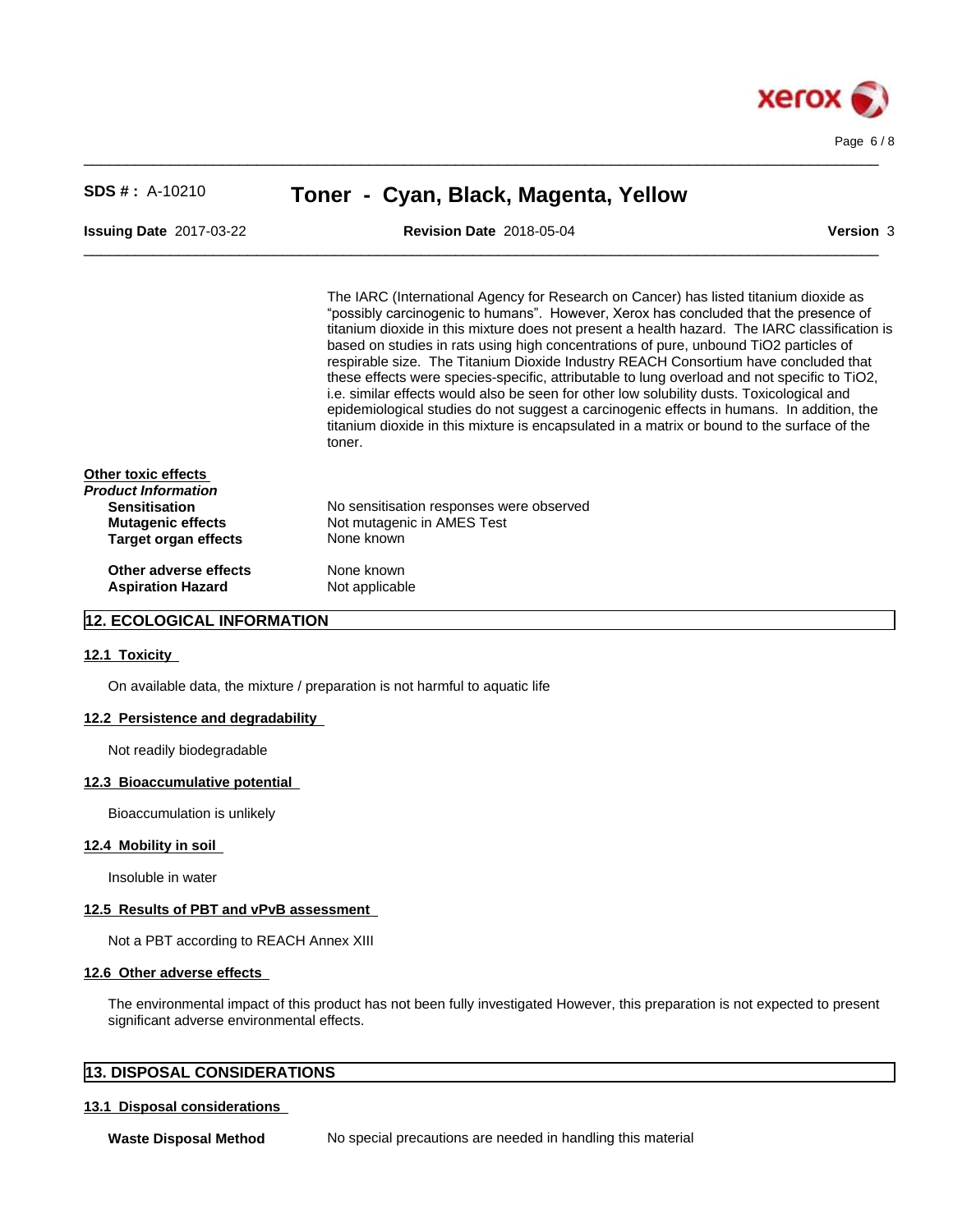

**Issuing Date** 2017-03-22 **Revision Date** 2018-05-04 **Version** 3

 $\_$  ,  $\_$  ,  $\_$  ,  $\_$  ,  $\_$  ,  $\_$  ,  $\_$  ,  $\_$  ,  $\_$  ,  $\_$  ,  $\_$  ,  $\_$  ,  $\_$  ,  $\_$  ,  $\_$  ,  $\_$  ,  $\_$  ,  $\_$  ,  $\_$  ,  $\_$  ,  $\_$  ,  $\_$  ,  $\_$  ,  $\_$  ,  $\_$  ,  $\_$  ,  $\_$  ,  $\_$  ,  $\_$  ,  $\_$  ,  $\_$  ,  $\_$  ,  $\_$  ,  $\_$  ,  $\_$  ,  $\_$  ,  $\_$  ,

 $\_$  ,  $\_$  ,  $\_$  ,  $\_$  ,  $\_$  ,  $\_$  ,  $\_$  ,  $\_$  ,  $\_$  ,  $\_$  ,  $\_$  ,  $\_$  ,  $\_$  ,  $\_$  ,  $\_$  ,  $\_$  ,  $\_$  ,  $\_$  ,  $\_$  ,  $\_$  ,  $\_$  ,  $\_$  ,  $\_$  ,  $\_$  ,  $\_$  ,  $\_$  ,  $\_$  ,  $\_$  ,  $\_$  ,  $\_$  ,  $\_$  ,  $\_$  ,  $\_$  ,  $\_$  ,  $\_$  ,  $\_$  ,  $\_$  ,

**EWC Waste Disposal No.** 08 03 18

# **14. TRANSPORT INFORMATION**

### **14.1 UN/ID No**

Not regulated

### **14.2 Proper shipping name**

Not regulated

# **14.3 Transport hazard class(es)**

Not classified

# **14.4 Packing Group**

Not applicable

### **14.5 Environmental hazards**

Presents little or no hazard to the environment

# **14.6 Special precautions for users**

No special precautions are needed in handling this material

### **14.7 Transport in bulk according to MARPOL 73/78 and the IBC Code**

Not applicable

# **15. REGULATORY INFORMATION**

### **15.1 Safety, health and environmental regulations/legislation specific for the substance or mixture**

According to present data no classification and labelling is required according to Regulation (EC) No 1272/2008

#### **15.2 Chemical Safety Assessment**

Not applicable

# **16. OTHER INFORMATION**

**Issuing Date** 2017-03-22 **Revision Date** 2018-05-04 **Revision Note** (M)SDS sections updated, 3

**This safety data sheet complies with the requirements of Regulation (EC) No. 1272/2008 as amended.**

**Disclaimer**